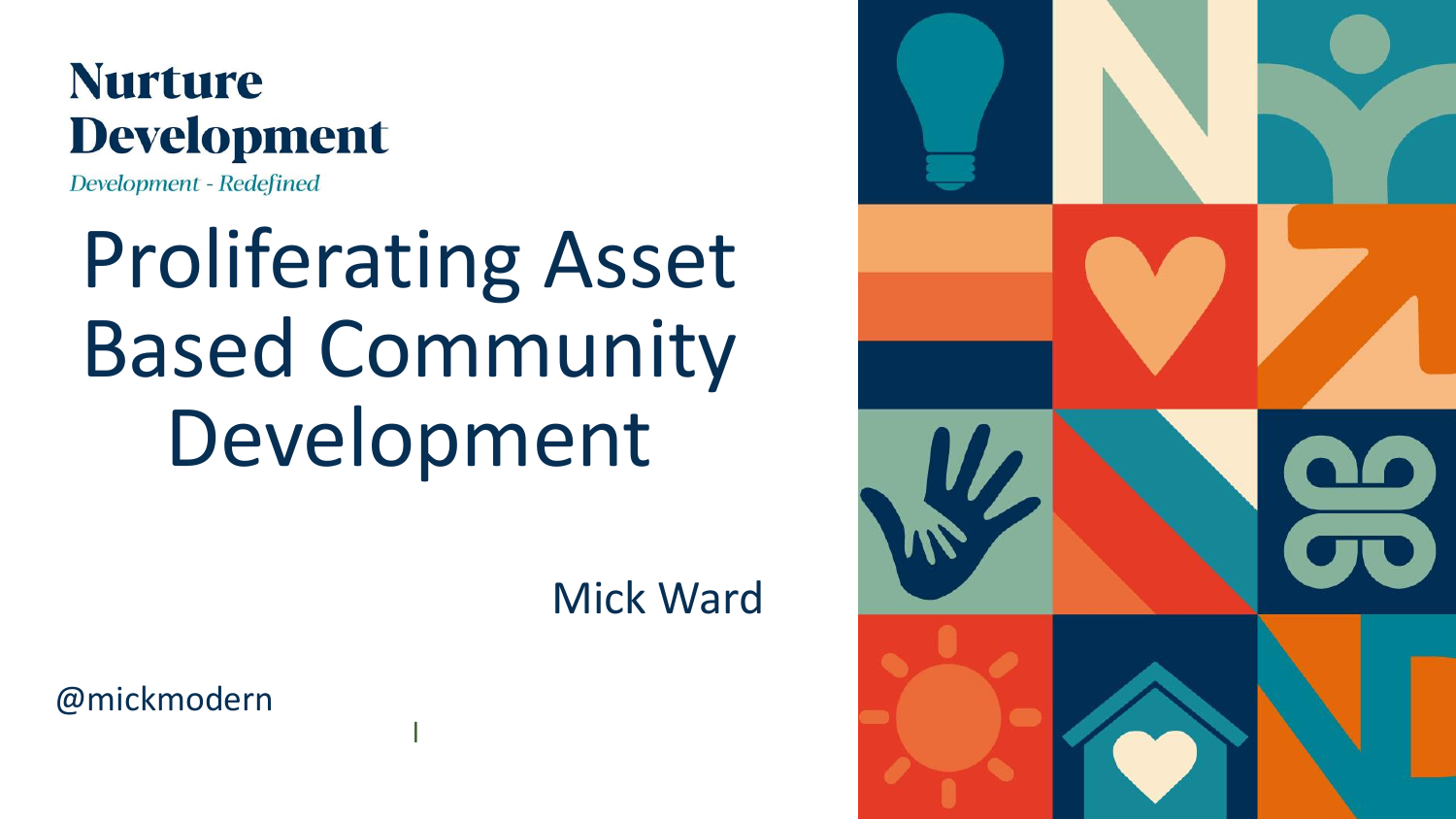# **Why ABCD is Crucial**

**"No society has the money to buy, at market prices, what it takes to raise children, make a neighbourhood safe, care for the elderly, make democracy work or address systemic injustices…..** 

**The only way the world is going to address social problems is by enlisting the very people who are now classified as 'clients' and 'consumers' and converting them into co-workers, partners and rebuilders of the core economy"**

*Professor Edgar Cahn, US-based civil rights lawyer and inventor of Timebanks*

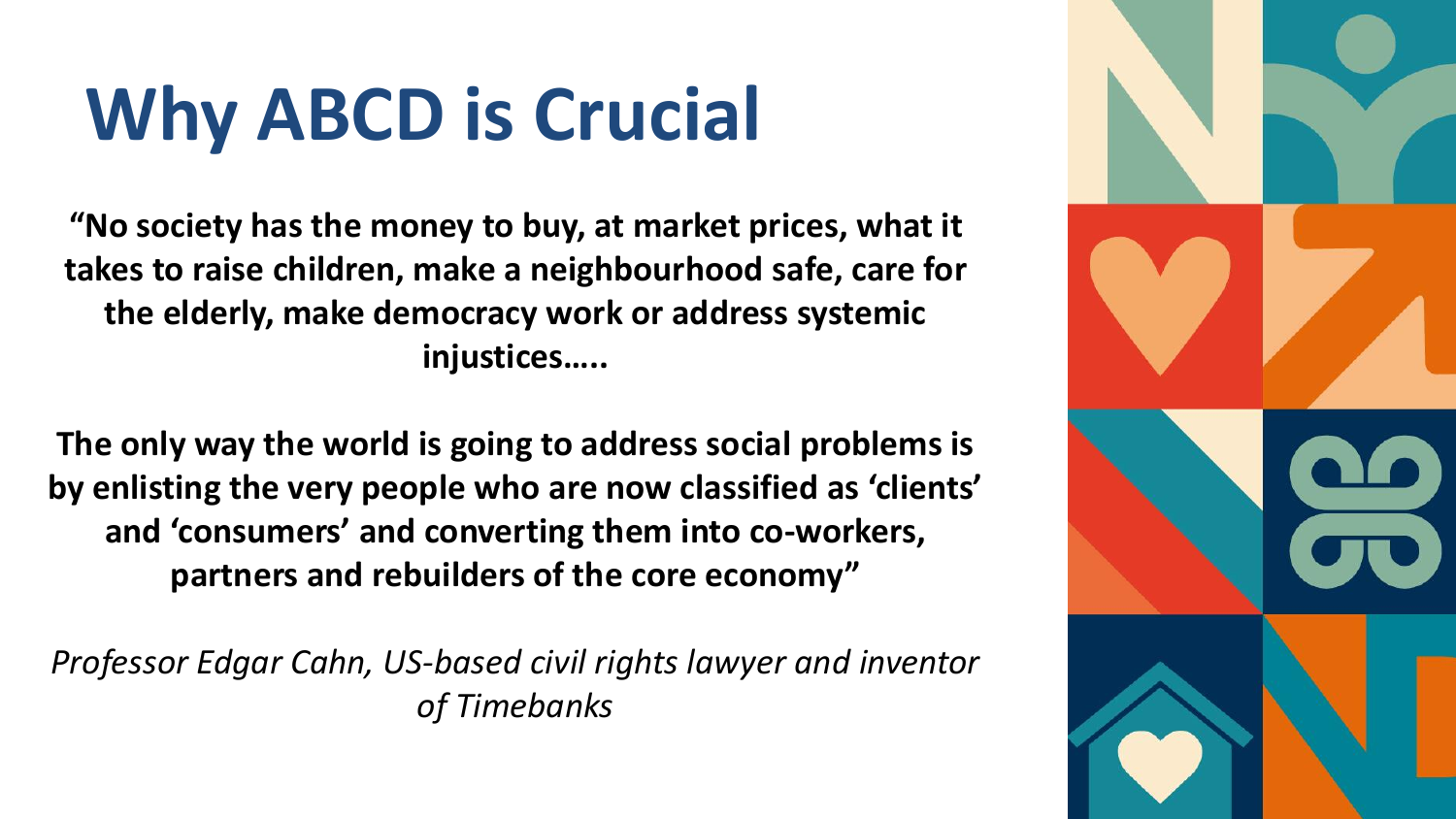### **Delivering Asset Based Community Development**

## **ABCD Key Principles:**

- **Having friends and valued relationships is key to people leading the life they choose**
- **People are supported to connect and share their gifts, passions and interests where they live**
- **Reciprocity is vital for community and individual wellbeing.**
- **Everybody has a valuable contribution to make**
- **The assets of an area (as defined by the people who live there) are recognised and celebrated**
- **Communities are best placed to know what needs changing and make the changes**

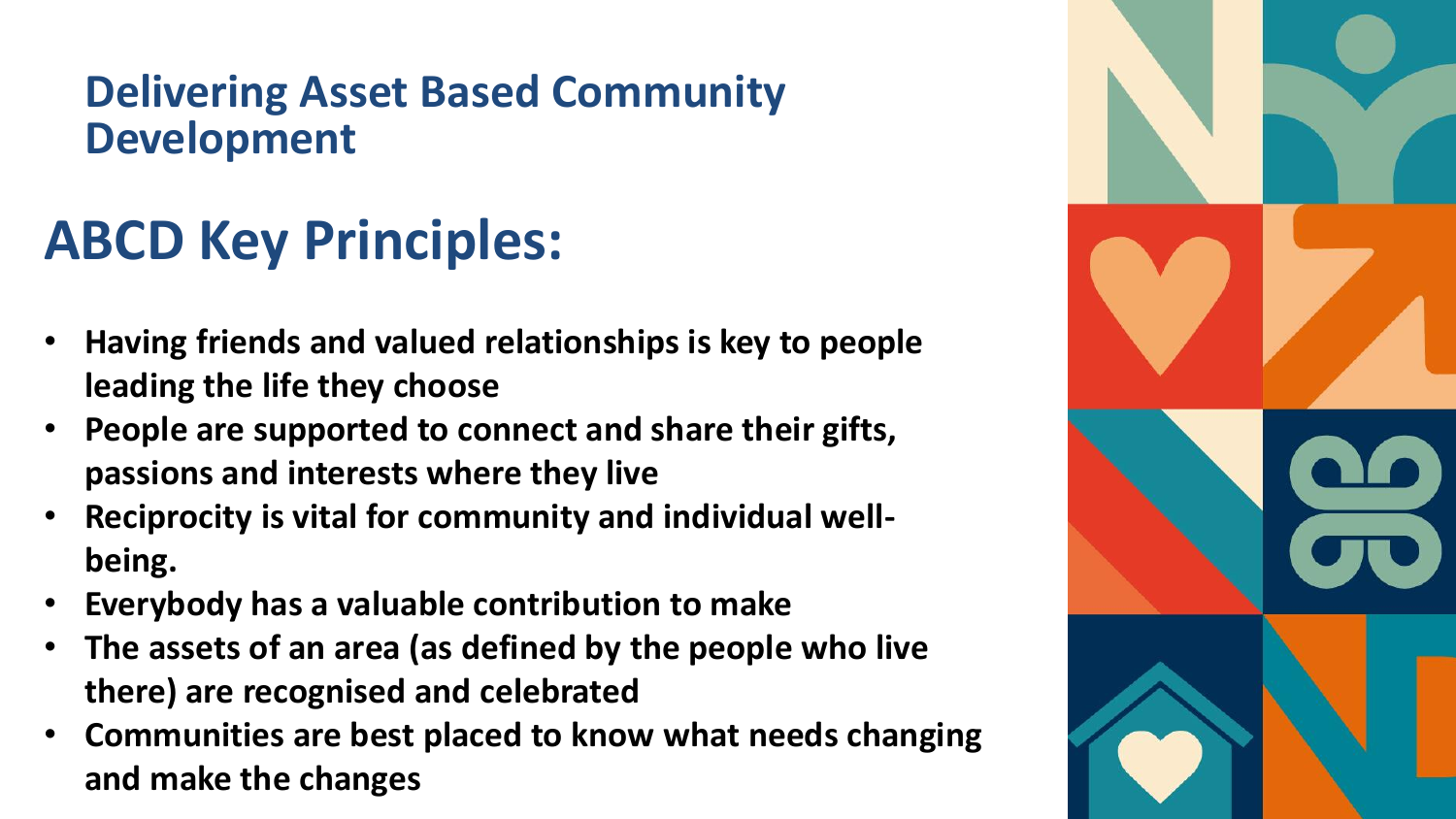"Everything done, is to us & without us." (Medical Model)

"Nothing for us,

without us."

(Social Model, Advocacy,<br>Co-design/Co-production/

Asset-based Approaches)





#### "Everything done, is done for us; without us." (Charity Model)

"Done by Us for Us." (Asset-Based Community Development)

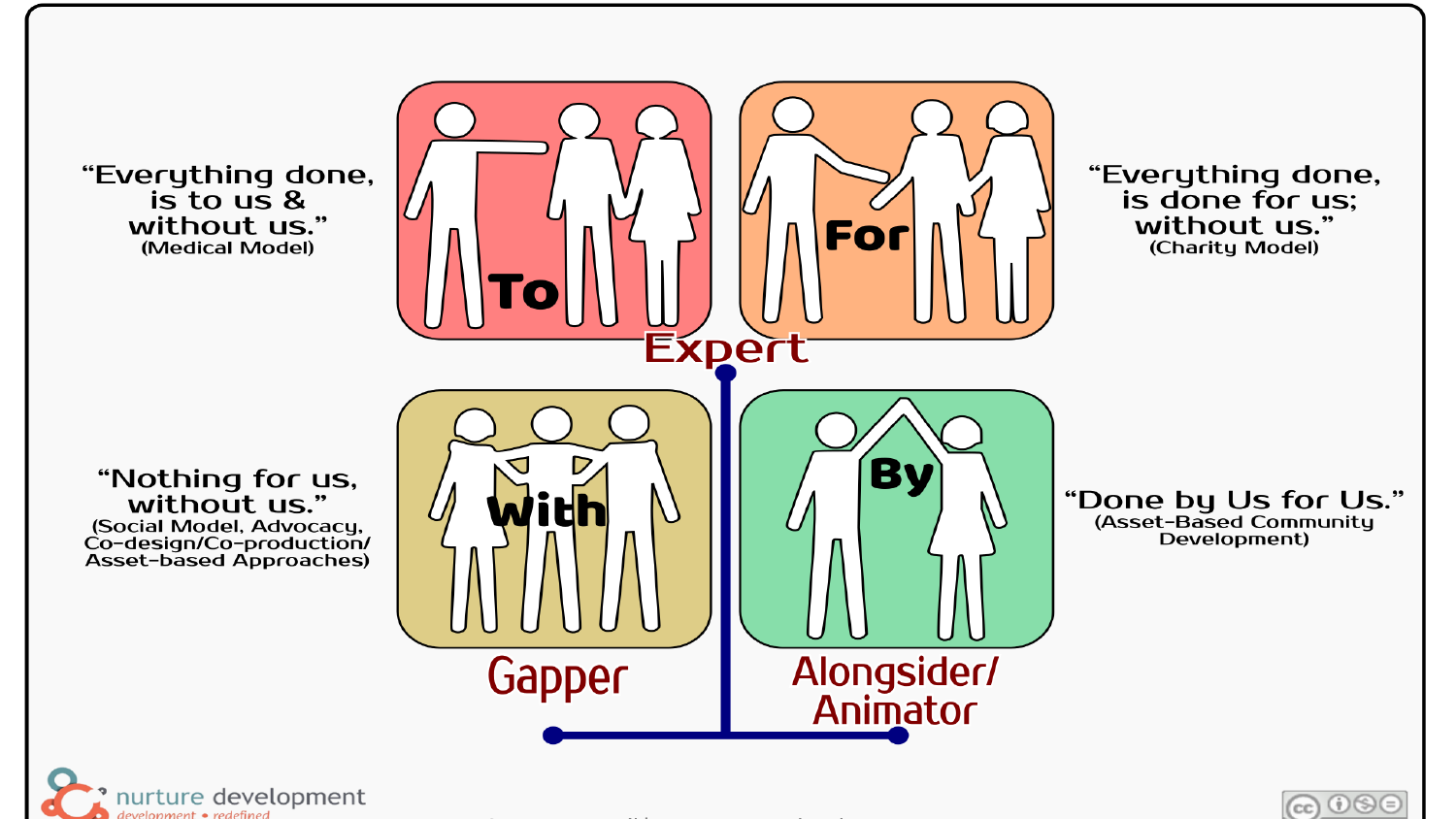# **Proliferating ABCD**

# **The ABCD 'Framework'**

# **Asset Based 'Ways of Working'**

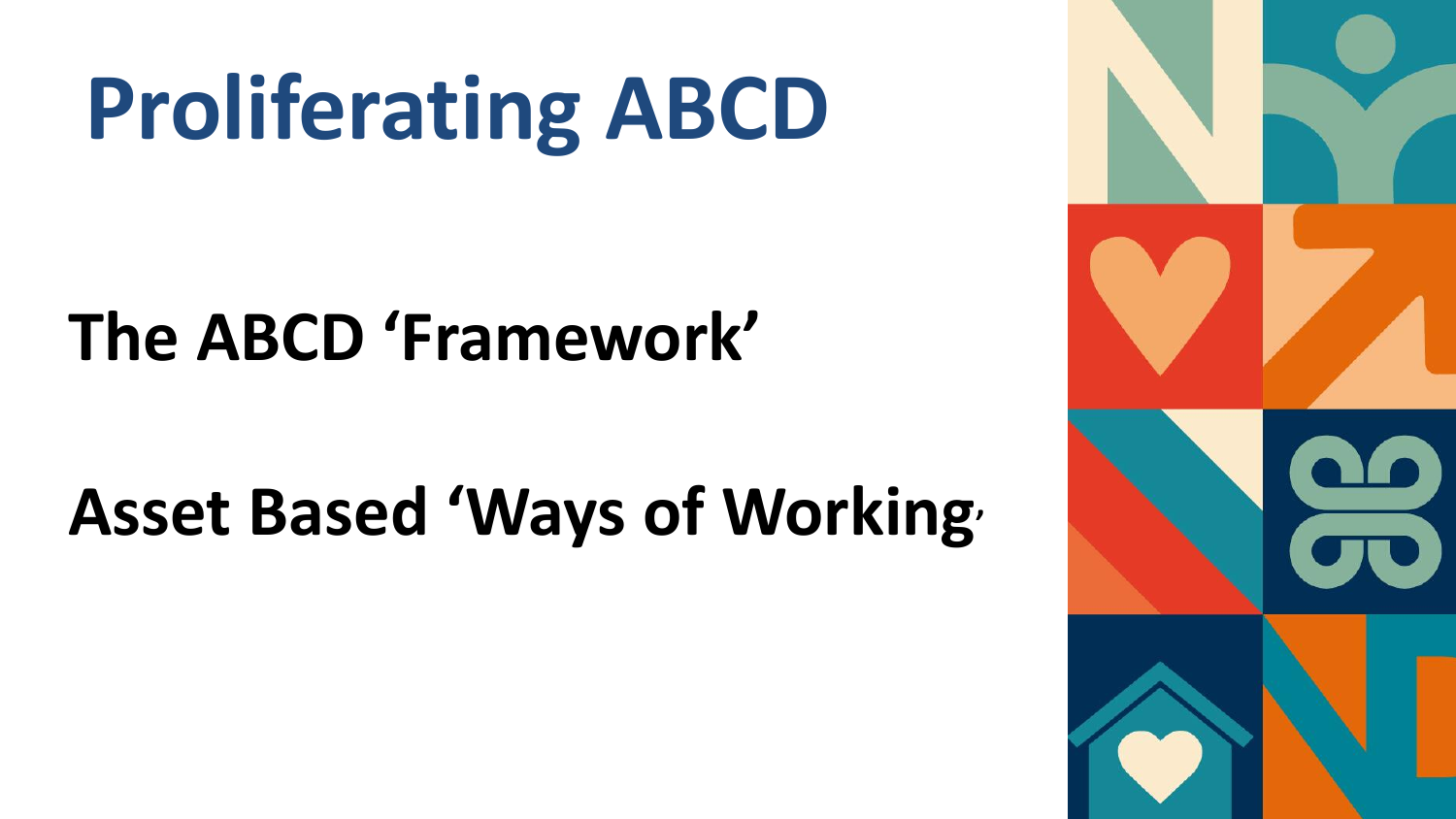**ABCD 'Framework' - Establishing 'Pathfinder' sites in Leeds** (from 3 to 14):

- **Commissioning Community Builders**
- **Identifying Community Connectors**
- **Local Led Asset Mapping**
- **Use of Small Sparks Funding**
- **Establishing Infrastructure Support**

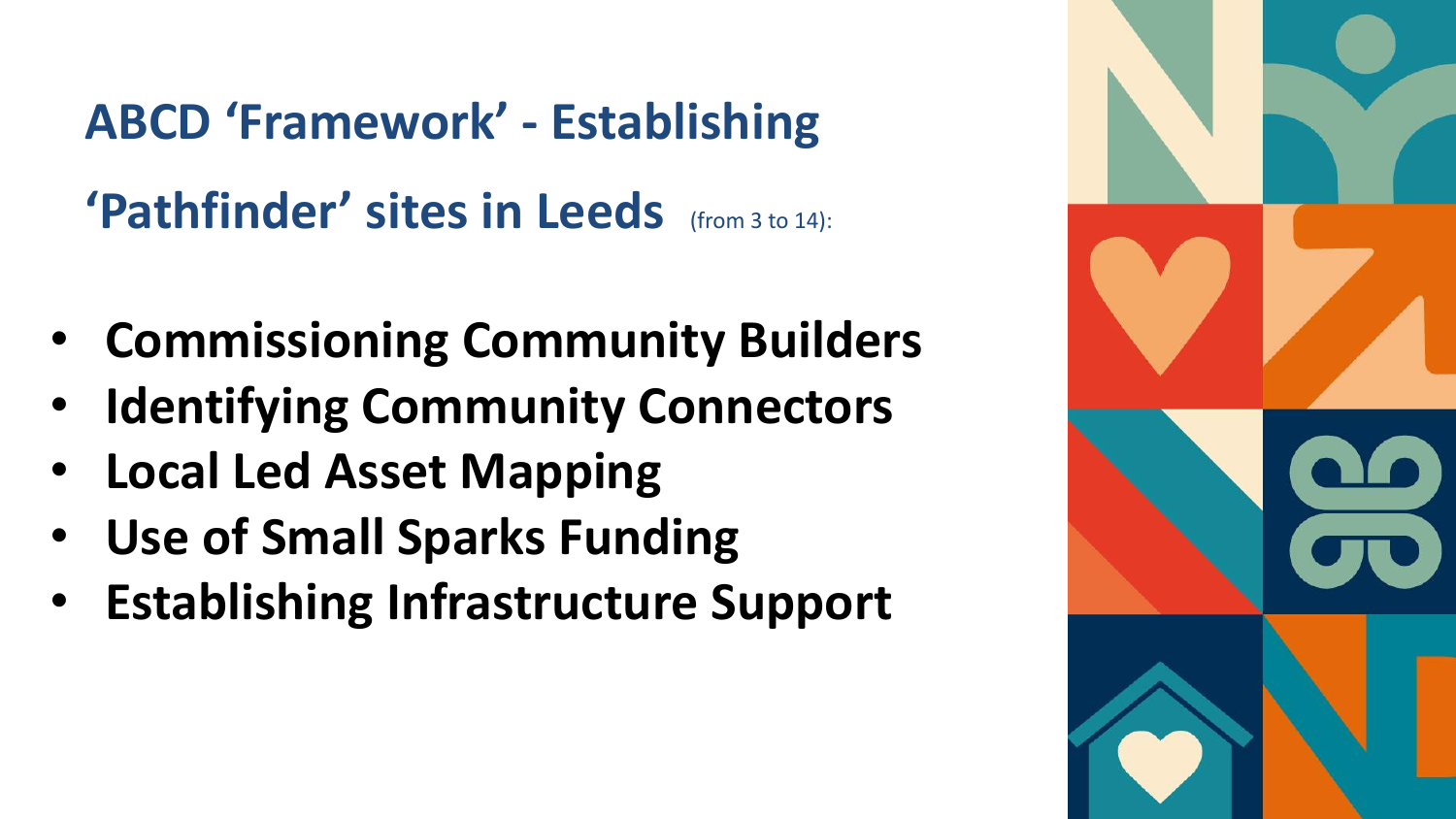# **Impact**

#### Adapted from: 'The 7 Functions of Community' Russell & McKnight

- **Community Cohesion and Community Safety**
- **Local Environment**
- **Education**
- **Family Life**
- **Food**
- **Local Economy**
- **Health and Wellbeing**